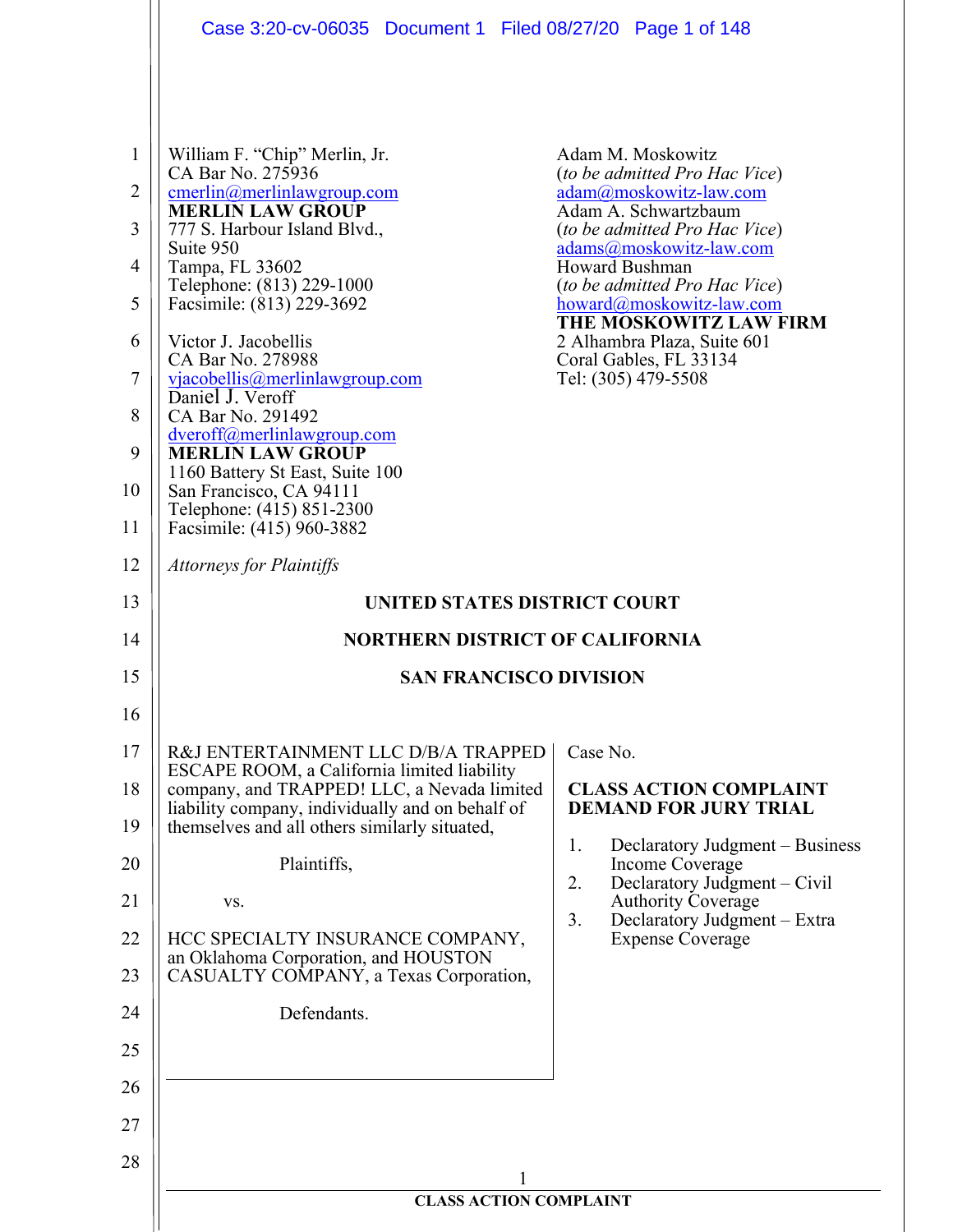$\mathbf{1}$ Plaintiffs, R& J Entertainment LLC d/b/a Trapped Escape Room ("R&J") and Trapped!  $\overline{2}$ LLC ("Trapped!") (together, "Trapped Escape Room" or "Plaintiff"), by and through their 3 undersigned attorneys, bring this action on behalf of themselves and all others similarly situated 4 against Defendants, HCC Specialty Insurance Company ("HCC Insurance"), and Houston 5 Casualty Company ("Houston Casualty") (together, "Defendant").

#### **INTRODUCTION**

6

7 1. This is a class action brought by Plaintiff Trapped Escape Room against 8 Defendant, related to insurance policies that insure Plaintiff's properties, business operations, 9 and potential liability in connection with Plaintiff's business operations. These insurance 10 policies include Business Income coverage, Extra Expense coverage, and coverage for loss due 11 to the actions of a Civil Authority, but do not contain any exclusions for viruses such as 12 COVID-19.

 $2.$ 13 Plaintiff is a small business that purchased Defendant's insurance policy and 14 made premium payments for a policy that, in the event of a catastrophe requiring a shutdown of 15 business operations, would require Defendant to honor its contractual obligation to provide 16 coverage. In March 2020, such a catastrophe took place when Plaintiff was forced to close its 17 retail businesses due to the COVID-19 pandemic. All across the country, including in California 18 and Nevada, government authorities issued closure orders to retail establishments, including the 19 business operated by Trapped Escape Room, in an effort to stop the rapid spread of the deadly 20 COVID-19 virus. Orders from Civil Authorities requiring businesses to close have resulted in 21 massive losses to businesses throughout the country. As a result, many insureds, including 22 Plaintiff, filed claims for Business Income coverage, Extra Expense coverage, and coverage for 23 losses due to the actions of a Civil Authority.

24  $3.$ In response to the business interruption claims filed by Plaintiff and thousands of 25 other class members resulting from the COVID-19 pandemic, Defendant has systematically 26 denied and continues to deny and refuses to provide payment for insurance claims for coverage 27 for similar losses and expenses by insureds holding policies that are, in all material respects, 28 identical. Defendant's decision to not provide coverage and/or its decision to refuse to pay

2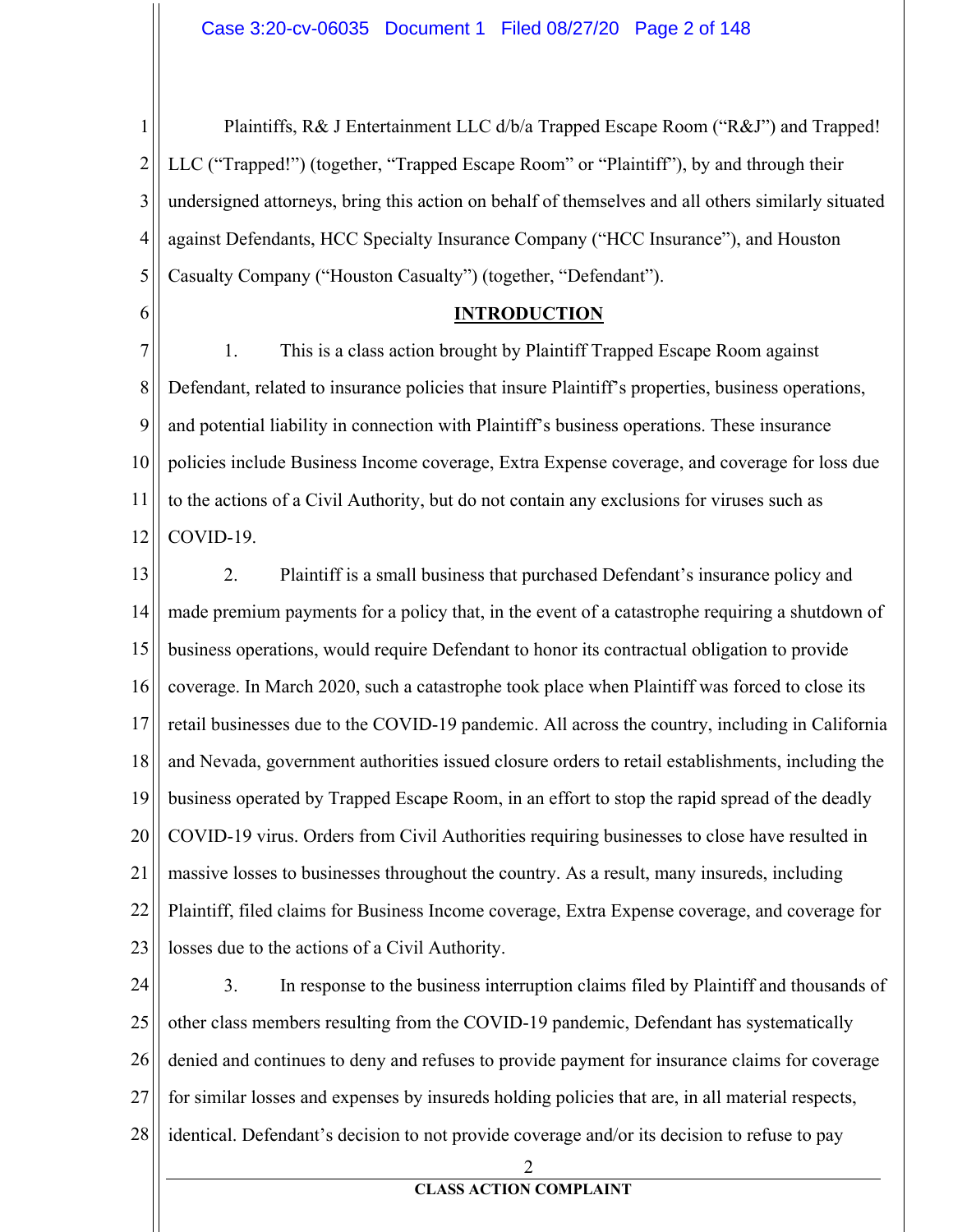$\mathbf{1}$  $\overline{2}$ 3 4 5 claims under the common policy forms issued to Plaintiff and the putative class members constitutes a breach of contract and provides them with the right to seek a declaratory judgment pursuant to 28 U.S.C.  $\S$  2201(a) on behalf of itself and the class members establishing that they are entitled to receive the benefit of the insurance coverage it purchased and for indemnification of the businesses losses it has sustained.

6

#### **PARTIES, JURISDICTION AND VENUE**

7 8 9 4. R&J is a limited liability company organized under California law with its principal place of business located in Upland, California. R&J operates two "escape room" game businesses in Upland, CA and San Dimas, CA.

10 11 12 5. Trapped! is a limited liability company organized under Nevada law with its principal place of business located in Henderson, Nevada. Trapped! operates an "escape room" game business in Las Vegas, Nevada.

13 14 15 16 17 6. Defendant HCC Insurance is an Oklahoma business corporation with its principal place of business in Houston, Texas. HCC Insurance is an insurance company engaged in the business of selling insurance contracts to commercial entities such as Plaintiff in California and across the country. HCC Insurance is listed as an insurer for Plaintiff's insurance Policy with Defendant.

18 19 20 21 22 7. Defendant Houston Casualty is a Texas business corporation with its principal place of business in Houston, Texas. Houston Casualty is an insurance company engaged in the business of selling insurance contracts to commercial entities such as Plaintiff in California and across the country. Houston Casualty is is listed as an insurer for Plaintiff's insurance Policy with Defendant

23 24 25 8. At all times material, Defendant engaged in substantial and not isolated activity on a continuous and systematic basis in the state of California by issuing and selling insurance policies in California and by contracting to insure property located in California.

26 27 28 9. This Court has subject matter jurisdiction over this action under 28 U.S.C.  $\S$ 1332(a) because it involves citizens of different states and the amount in controversy exceeds \$75,000.

#### 3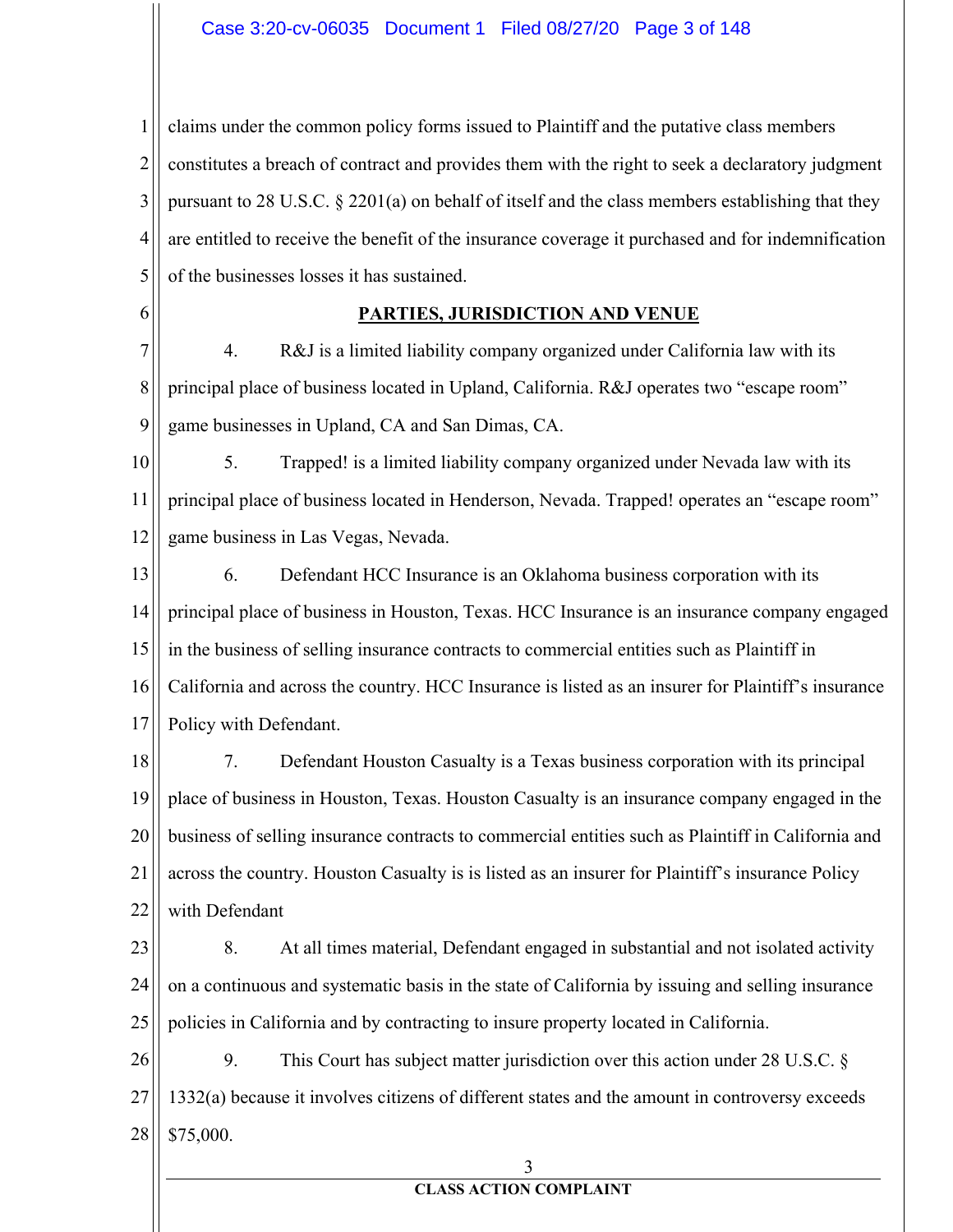$\mathbf{1}$ 10. This Court has subject matter jurisdiction under 28 U.S.C. § 1332(d) because  $\overline{2}$ there is diversity between Defendant and at least one member of each class; there are more than 3 one hundred members of each class; and the amount in controversy exceeds \$5,000,000 4 exclusive of interest and costs. This Court also has subject matter jurisdiction under 28 U.S.C. 5 §§ 2201 and 2202 and is authorized to grant declaratory relief under these statutes.

6 11. Venue is proper in the San Francisco Division of this District pursuant to 28 7 U.S.C.  $\S$  1391(b)(2) because a substantial part of the events and/or omissions giving rise to the 8 claim occurred in this District and/or a substantial party of the property that is the subject of the 9 action is situated in this District.

10 12. This Court has personal jurisdiction over Defendant because Plaintiff's claims 11 arise out of, among other things, Defendant conducting, engaging in, and/or carrying on 12 business in California; Defendant breaching a contract in this state by failing to perform acts required by contract to be performed in this state; and Defendant contracting to insure property 13 14 in California. Defendant also purposefully availed themselves of the opportunity of conducting 15 activities in the state of California by marketing its insurance policies and services within the 16 state, and intentionally developing relationships with brokers, agents, and customers within the 17 state to insure property within the state, all of which resulted in the policy at issue in this action.

18

# **FACTUAL BACKGROUND**

19

# A. Insurance Coverage

20 13. On December 30, 2019, Trapped Escape Room obtained the commerical property policy, with at policy period of November 1, 2019 to November 1, 2020, a property 21 22 insurance policy issued and underwritten by the Defendant (the "Policy"). The insured premises 23 under the policy are: (a) 4760 Polaris Avenue, Las Vegas, NV 89103; (b) 600 N Mountain Ave 24 Suite B204 Upland CA 91786; and (c) 173 Village Ct Ste 105, San Dimas CA 91773. A copy of the Policy is attached as Exhibit A. 25

26 14. The Policy is part of a Master Policy written on behalf of all members of the 27 Association for Room Escapes of North America ("ARENA") who elect to purchase coverage 28 through ARENA. The unique certificate number for Plaintiff's specific Policy is S187007423056.

4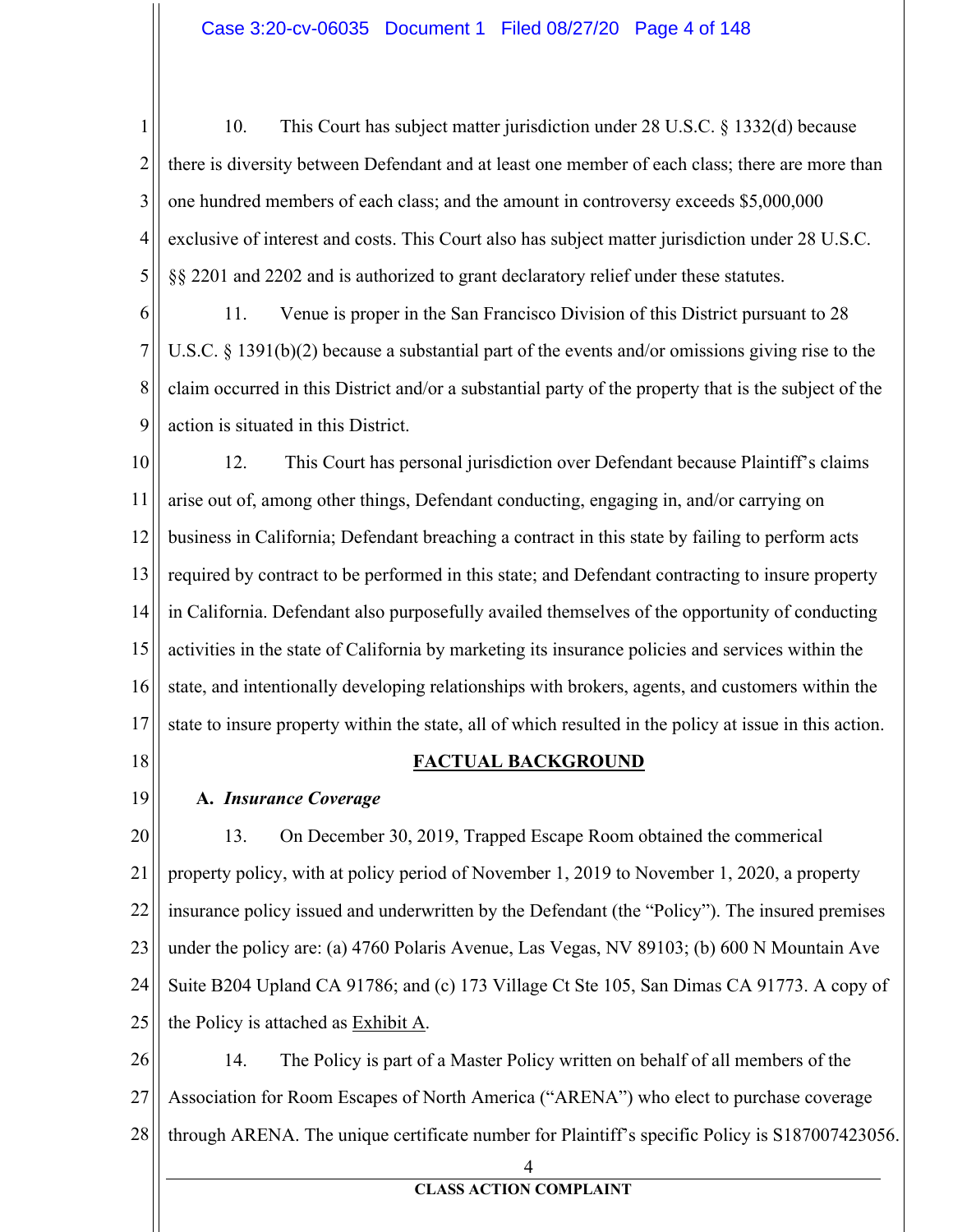### Case 3:20-cv-06035 Document 1 Filed 08/27/20 Page 5 of 148

 $\mathbf{1}$ 15. The Policy uses standard common forms that contain the same and/or  $\overline{2}$ substantially similar provisions at issue in this action as those issued by Defendant to the 3 members of the putative class as defined herein.

4 16. The Policy is an all-risk insurance policy. In an all-risk insurance policy, all risks 5 of loss are covered unless they are specifically excluded.

17. In accordance with the all-risk nature of the Policy, Defendant agreed to pay for 6 7 all losses caused by a "Covered Cause of Loss."

8 18. The Policy provides "Business Income" coverage, pursuant to which Defendant 9 will pay certain amounts "for the actual loss of Business Income you sustain due to the 10 necessary 'suspension' of your 'operations' during the 'period of restoration.' The 'suspension' 11 must be caused by direct physical loss of or damage to property at the described premises."

12 19. The Policy also provided to "Extended Business Income" under certain circumstances when there is a loss of Business Income. 13

14 20. The Policy also provides "Extra Expense" coverage, which "means reasonable" 15 and necessary expenses you incur during the 'period of restoration' that you would not have 16 incurred if there had been no direct physical loss of or damage to property caused by or resulting from a Covered Cause of Loss." 17

18 21. Defendant agreed to pay Extra Expense (other than the expense to repair or 19 replace property) to (1) Avoid or minimize the "suspension" of business and to continue 20 "operations" at the described premises or at replacement premises or temporary locations, 21 including relocation expenses and costs to equip and operate the replacement premises or 22 temporary locations; or (2) Minimize the "suspension" of business if you cannot continue 23 "operations."

22. 24 The terms of the Policy also provide the insured with insurance coverage for 25 Business Income, along with any necessary extra expenses incurred, when access to the 26 Insured's properties is specifically prohibited by Civil Authority Orders. This additional 27 coverage is identified as coverage under "Civil Authority" and states in part as follows:

28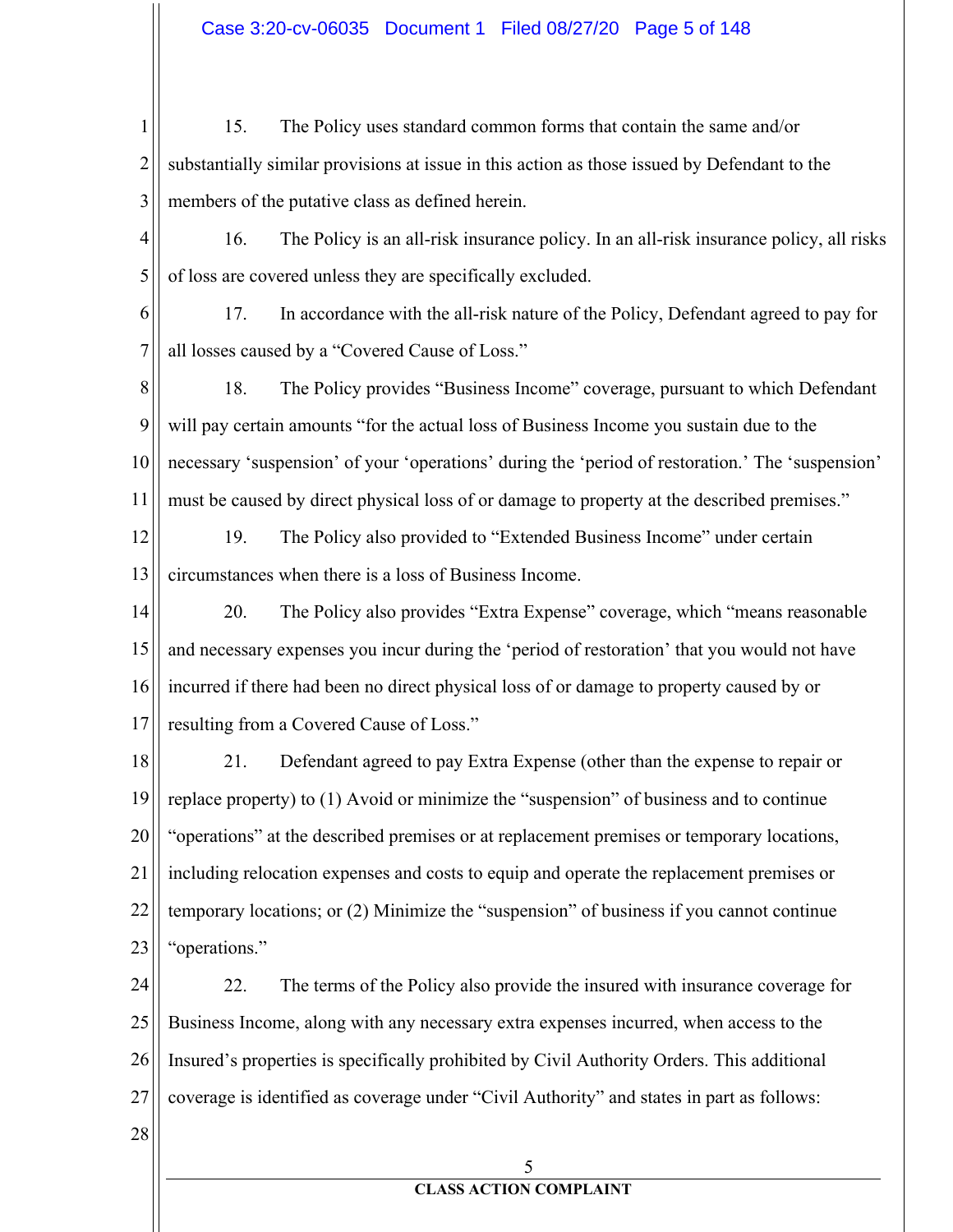# Case 3:20-cv-06035 Document 1 Filed 08/27/20 Page 6 of 148

We will pay for the actual loss of Business Income you sustain and necessary Extra Expense caused by action of civil authority that prohibits access to the described premises due to direct physical loss of or damage to property, other than at the described premises, caused by or resulting from any Covered Cause of Loss.

The coverage for will apply for a period of up to three consecutive weeks after coverage begins.

6 23. The Civil Authority coverage is an independent basis for business interruption  $\tau$ coverage that can be triggered even when the standard business interruption coverage is not.

8 24. Defendant's standardized language in the Policy regarding coverage for loss of 9 Business Income coverage, Extra Expenses coverage, and coverage for loss due to the actions of 10 a Civil Authority is present in every policy issued by Defendant to Plaintiff and the putative 11 class members that provides coverage for Business Income, Extra Expenses, and coverage for 12 loss due to the actions of a Civil Authority.

13 25. The Policy utilizes, in part, policy forms and language published by the 14 Insurance Services Office, Inc. ("ISO"), which publishes policy forms for use by the insurance 15 industry—as evidenced by the ISO copyright designation at the bottom of some pages of the 16 Policy.

17 26. Despite the fact that, prior to the effective date of the Policy, ISO published and made available for use a standard virus exclusion form, Defendant chose not to include the ISO 18 19 standard virus exclusion form in the Policy. Indeed, the word "virus" does not appear in the 20 Policy.

21 27. The Policy does not contain any exclusion which would apply to allow 22 Defendant to completely deny coverage for losses caused by COVID-19 and related actions of 23 civil authorities taken in response to COVID-19.

24 28. Because the Policy is an all-risk policy and does not exclude Plaintiff's losses, 25 Plaintiff's losses are covered up to the applicable limits of insurance.

26

 $\mathbf{1}$ 

 $\overline{2}$ 

3

 $\overline{4}$ 

5

- 27  $\frac{1}{1}$
- 28  $\frac{1}{1}$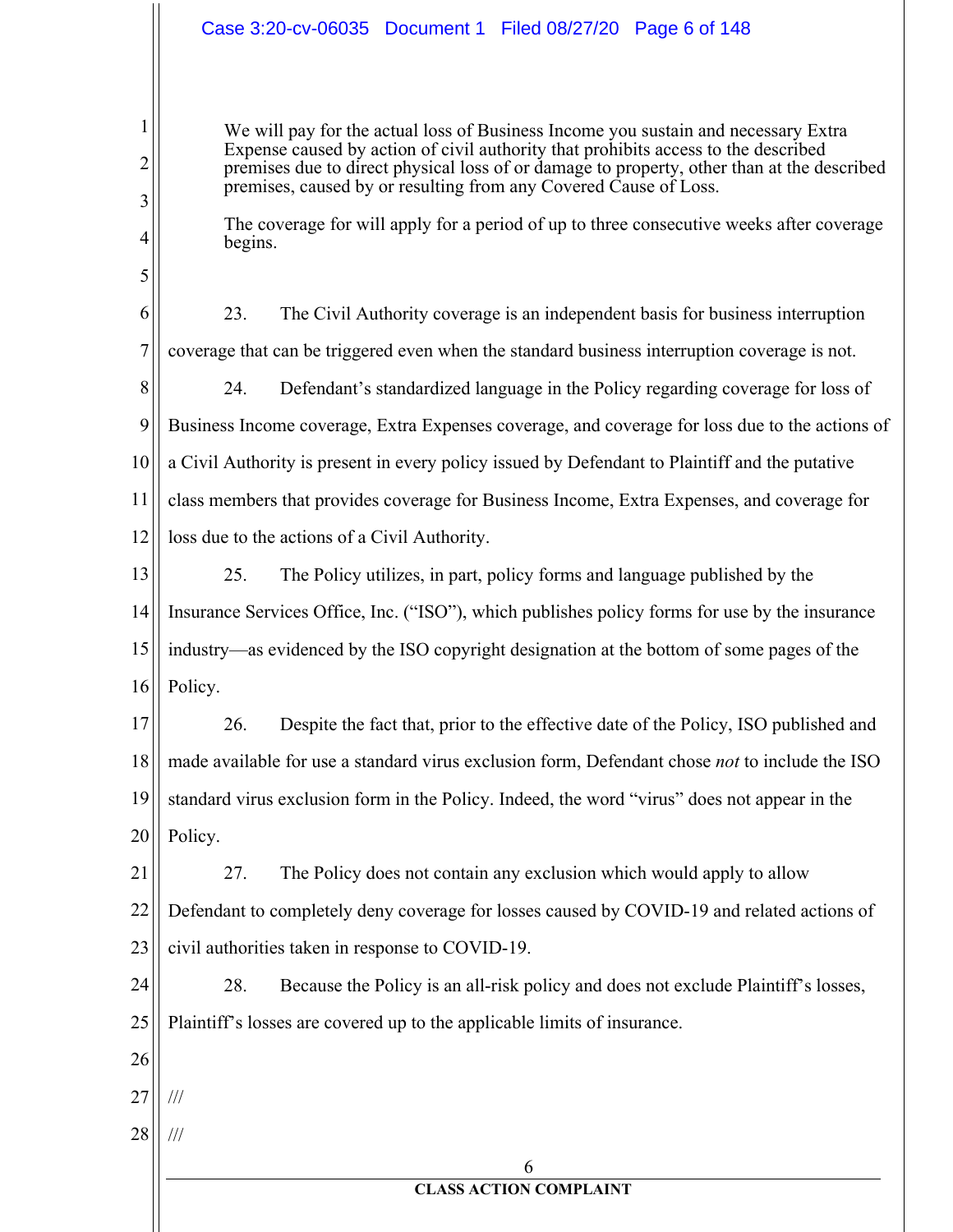#### **B.** The COVID-19 Pandemic

 $\mathbf{1}$ 

 $\overline{2}$ 29. COVID-19 is a novel coronavirus that originated in Wuhan, China at the end of 3 2019 and rapidly spread around the world, infecting millions of people, including over 2.15 4 million Americans. Over 118,000 Americans have died due to COVID-19.

5 30. COVID-19 is a physical substance that can cause lethal illness. COVID-19 can 6 be present outside the body in viral fluid particles. COVID-19 is highly contagious and easily  $\tau$ communicable through droplets in the air and on surfaces.

8 31. The scientific community, and those personally affected by the virus, recognize 9 COVID-19 as a cause of real physical loss and damage. Contamination of the Insured Property 10 would be a direct physical loss requiring remediation to clean the surfaces within the Insured 11 Property.

12 32. COVID-19 remains capable of being transmitted on a variety of inert physical 13 surfaces for various periods of time. For example, reports issued by the National Institute of 14 Health ("NIH") indicates that COVID-19 remains stable and transmittable in airborne aerosols 15 for up to three hours, on copper for up to four hours, on cardboard for up to 24 hours, and on 16 plastic and stainless steel for up to two to three days. Moreover, the COVID-19 pandemic has 17 been exacerbated by the fact that the virus physically infects and stays on surfaces of some 18 objects or materials for up to 28 days.

19 33. The Center for Disease Control ("CDC") has issued guidance recommending 20 people not to gather in groups larger than 10. Pursuant to CDC guidelines, people face increased 21 danger of contracting COVID-19 in places where people congregate and are in close proximity 22 to one another, and especially in indoor environments.

23 34. COVID-19 has been transmitted in a variety of ways, including transmission (a) 24 by way of human contract with surfaces and items of physical property; (b) by human to human 25 contact and interaction, including places like bars and restaurants, retail stores, and hair and 26 beauty salons, and the like; and (c) through airborne particles emitted into the air and even 27 recirculated through air conditioning units.

28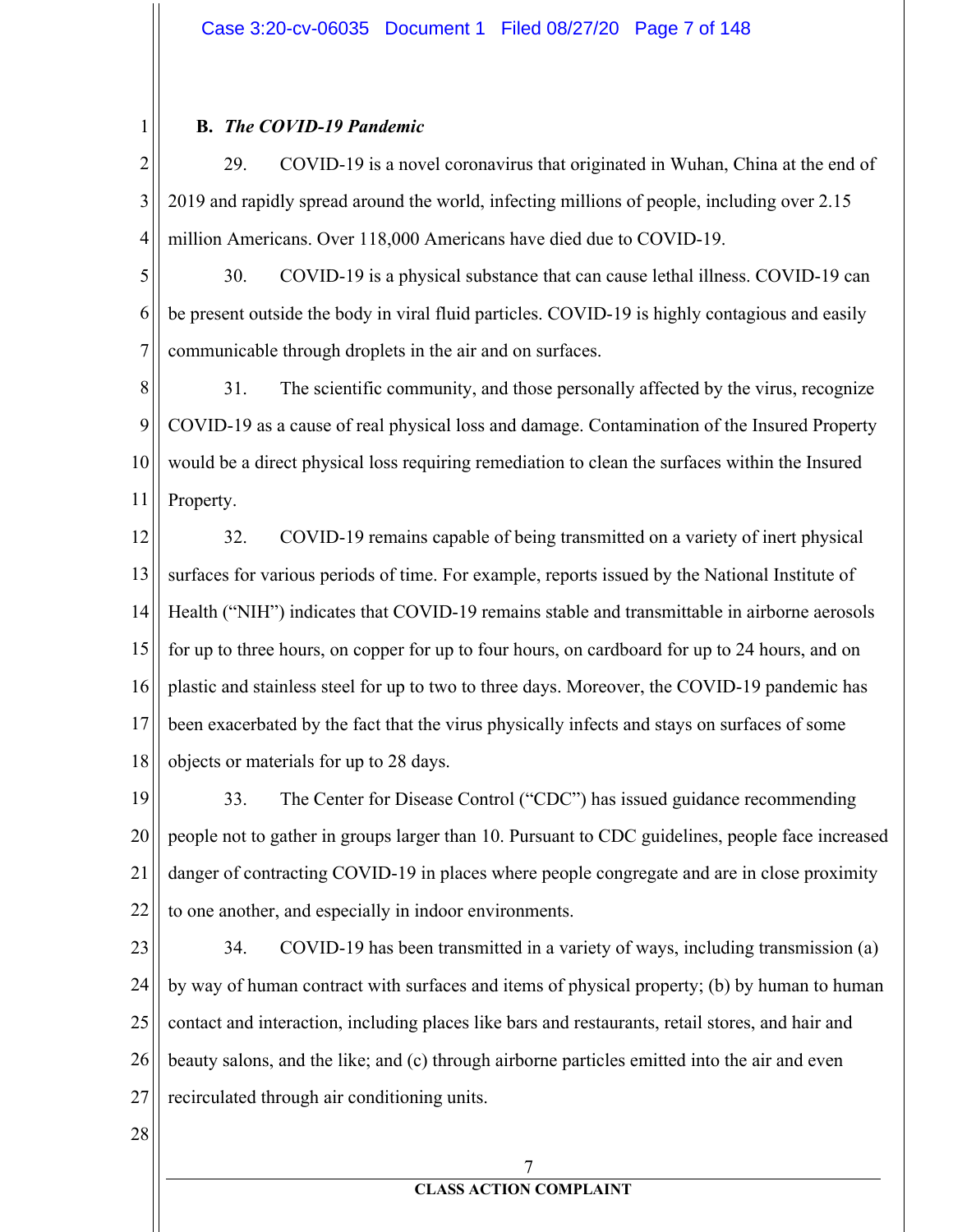$\mathbf{1}$ 35. The presence of COVID-19 particles renders physical property unsafe and  $\overline{2}$ impairs its value, usefulness, and/or normal function, causing direct physical harm to property 3 and resulting in direct physical loss and physical damage to property.

4 36. The presence of COVID-19 particles and/or the presence of persons infected 5 with COVID-19 or carrying COVID-19 particles at premises renders the premises unsafe, thereby impairing the premises' value, usefulness, and/or normal function, and resulting in 6 7 direct physical loss to and of the premises and property.

8

# C. The Covered Cause of Loss

9 37. The presence of COVID-19 has caused civil authorities throughout the country to issue order requiring the suspension of business at a wide range of establishments, including 10 11 civil authorities with jurisdiction over Plaintiff's business (the "Closure Orders").

12 38. As of the date this complaint is filed, California had over 471,000 confirmed COVID-19 cases, and over 8,633 deaths, while Nevada had over 44,982 cases and over 760 13 14 deaths.

15 39. In response to the public health emergency caused by the COVID-19 pandemic, civil authorities across the United States, including the civil authorities with jurisdiction over 16 17 Plaintiff in California, have issued Closure Order restricting and prohibiting access to Plaintiff's 18 insured property and the insured properties of other putative class members.

40. 19 On March 4, 2020, Governor Newsom of the State of California proclaimed the 20 existence of a disaster emergency in the State of California due to the COVID-19 pandemic.

21 41. Notably, on March 19, 2020, California Governor Newsom issued Executive 22 Order N033-20 which ordered all individual living in the State of California to stay at home or 23 at their place of residence, except as needed to maintain continuity of operations of the federal 24 critical infrastructure sectors as defined in the Order.

25 Nevada Governor Sisolak declared a state of emergency due to COVID-19 on 42. 26 March 12, 2020.

- 27
- 28  $/ \! / \! /$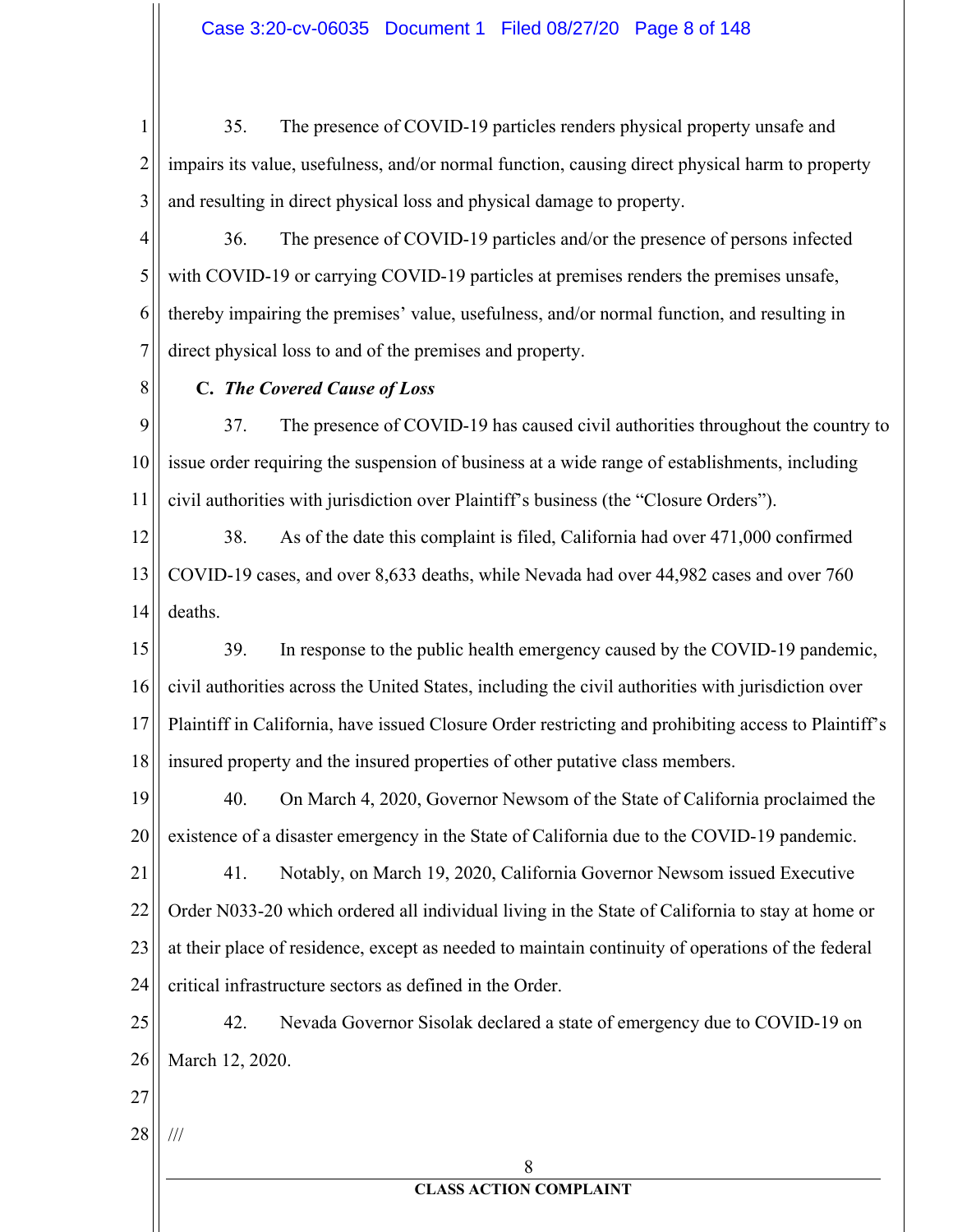$\mathbf{1}$ 43. On March 31, 2020, Governor Sisolak issued Emergency Directive 010 Stay at  $\overline{2}$ Home Order. With limited exceptions, all Nevadans were ordered to stay at home in their residences. 3

4 44. Governor Newsom's and Governor Sisolak's "Stay At Home" orders, like other 5 similar orders entered by Civil Authorities across the United States, were partially entered to 6 stop physical damage and physical loss of property caused by COVID-19's presence.

7 45. State courts such as the Pennsylvania Supreme Court have already entered 8 rulings adopting Plaintiff's position that physical loss and damage exists resulting in coverage 9 here. See Friends of DeVito, et. al v. Wolf, No. 68 MM 2020 (Pa. April 13, 2020). Furthermore, 10 orders issued in states such as New York, Colorado, Washington, Indiana, New Mexico, North 11 Carolina, Missouri, and Illinois have all recognized that COVID-19 poses a specific threat to 12 property and can cause property loss and damage.

13 46. Furthermore, in the City of Los Angeles, the Mayor issued a Public Order on 14 March 19, 2020 ordering people to stay at home and explaining that the "Order is given 15 because, among other reasons, the COVID-19 virus can spread easily from person to person and 16 it is physically causing property loss or damage due to its tendency to attach to surfaces for prolonged periods of time." 17

47. 18 The Closure Orders issued by California authorities covering California non-19 essential businesses (such as Plaintiff's) are similar to Closure Orders that have been issued 20 nationwide by state and local civil authorities.

21 48. The presence of COVID-19 caused direct physical loss of and/or damage to the 22 Insured Property under the Policy by, among other things, damaging the property, denying 23 access to the property, preventing customers and patients from physically occupying the property, causing the property to be physically uninhabitable by customers and patients, causing 24 25 its function to be nearly eliminated or destroyed, and/or causing a suspension of business 26 operations on the premises.

- $27$
- 28  $\frac{1}{1}$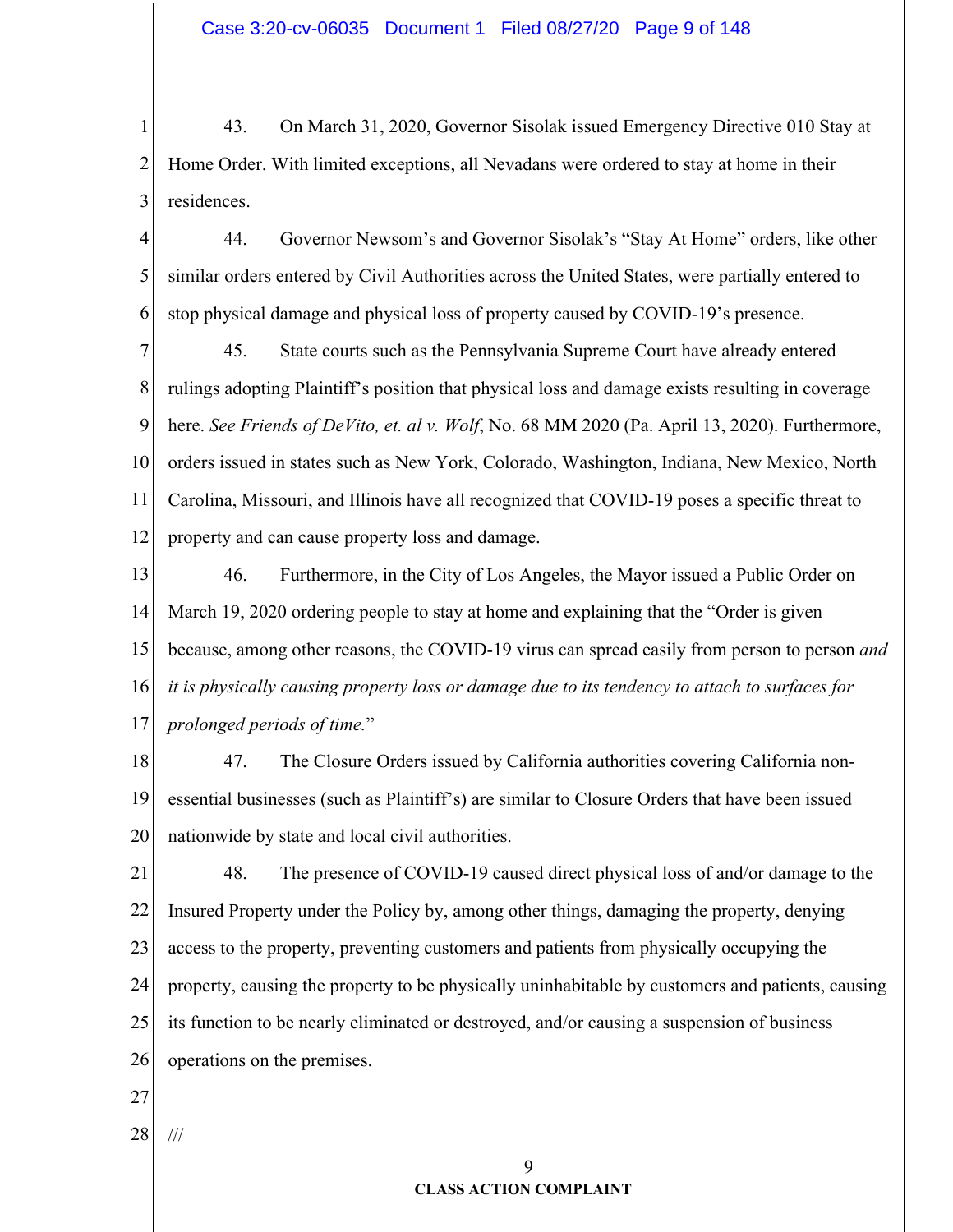| $\mathbf{1}$   | 49.<br>The Closure Orders of civil authorities prohibited access to Plaintiff and other                |
|----------------|--------------------------------------------------------------------------------------------------------|
| $\overline{2}$ | class members' Insured Properties, and the areas immediately surrounding the Insured                   |
| 3              | Properties, in response to dangerous physical conditions resulting from a covered cause of loss.       |
| 4              | As a result of the presence of COVID-19 and the Closure Orders, Plaintiff and<br>50.                   |
| 5              | other class members sustained a suspension of business operations, sustained losses of business        |
| 6              | income, and incurred extra expenses.                                                                   |
| 7              | 51.<br>Plaintiff's losses and expenses have continued through the date of filing this                  |
| 8              | action.                                                                                                |
| 9              | 52.<br>Plaintiff's losses and expenses are not excluded from coverage under the Policy.                |
| 10             | Because the Policy is an all-risk policy and Plaintiff has complied with its contractual               |
| 11             | obligations, Plaintiff is entitled to payment for these losses and expenses.                           |
| 12             | 53.<br>Consistent with the terms and procedures of the Policy, Plaintiff submitted a                   |
| 13             | claim for loss to Defendant under the Policy due to the presence of COVID-19 and the                   |
| 14             | shutdown Civil Authority orders.                                                                       |
| 15             | In violation of the Policy's plain language and its own contractual obligations,<br>54.                |
| 16             | Defendant denied Plaintiff's claim and refuses to pay for Plaintiff's losses and expenses.             |
| 17             | <b>CLASS ACTION ALLEGATIONS</b>                                                                        |
| 18             | 55.<br>Plaintiff brings this action pursuant to Rules $23(a)$ , $23(b)(1)$ , $23(b)(2)$ , $23(b)(3)$ , |
| 19             | and 23(c)(4) of the Federal Rules of Civil Procedure, individually and on behalf of all others         |
| 20             | similarly situated. This action satisfies the numerosity, commonality, typicality, adequacy,           |
| 21             | predominance, and superiority requirements of those provisions.                                        |
| 22             | 56.<br>Plaintiff seeks to represent nationwide classes defined as:                                     |
| 23             | All persons and entities with Business Income coverage under a property<br>a.                          |
| 24             | insurance policy issued by Defendant that suffered a suspension of business due                        |
| 25             | to COVID-19 at the premises covered by the business income coverage (the                               |
| 26             | "Business Income Declaratory Judgment Class").                                                         |
| 27             |                                                                                                        |
| 28             | ///                                                                                                    |
|                | 10<br><b>CLASS ACTION COMPLAINT</b>                                                                    |
|                |                                                                                                        |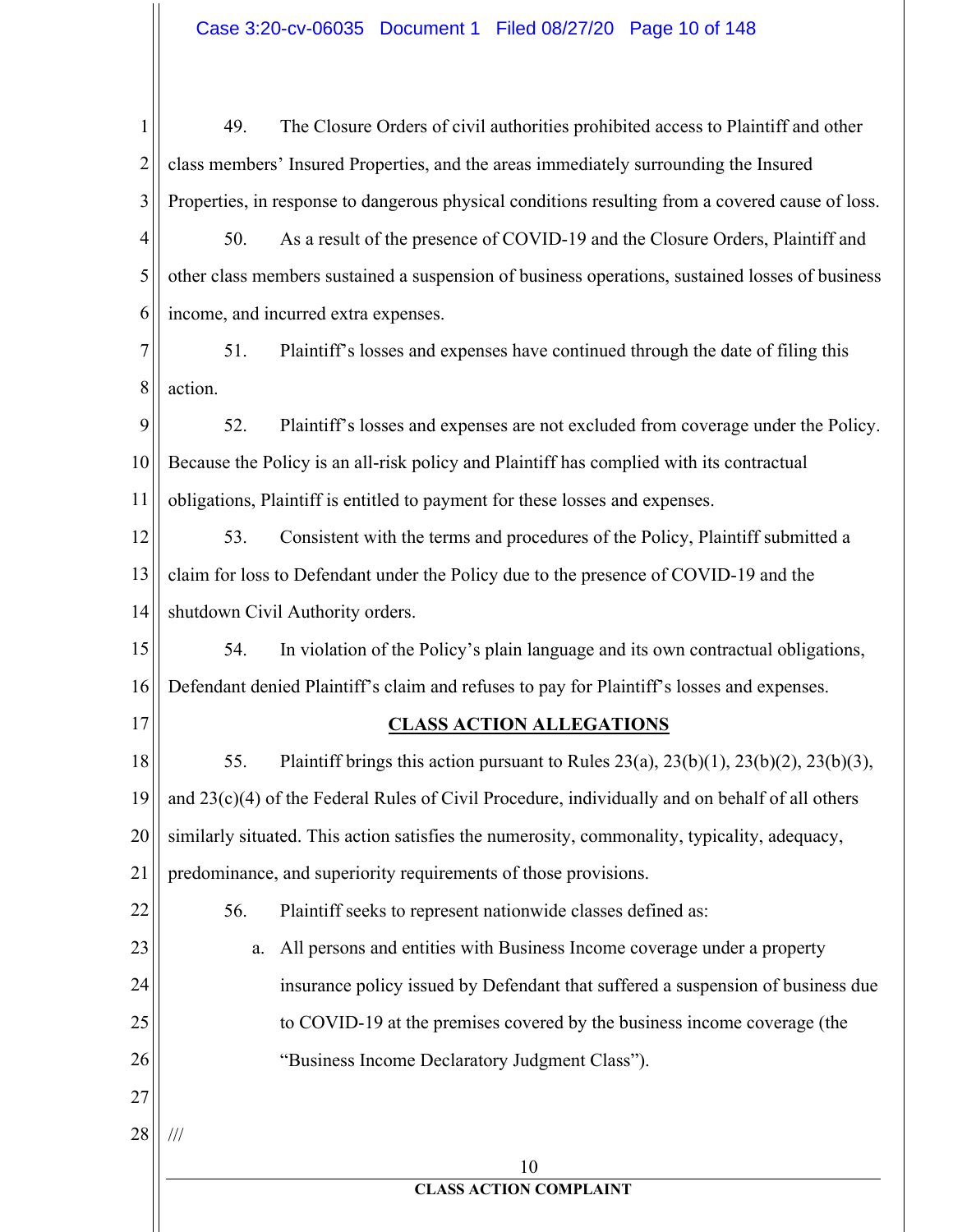b. All persons and entities with Civil Authority coverage under a property insurance policy issued by Defendant that suffered loss of Business Income and/or Extra Expense caused by a Closure Order (the "Civil Authority Declaratory Judgment  $Class$ "). c. All persons and entities with Extra Expense coverage under a property insurance policy issued by Defendant that sought to minimize the suspension of business in connection with COVID-19 at the premises covered by their HCC property insurance policy (the "Extra Expense Declaratory Judgment Class"). 57. Excluded from each defined Class is Defendant and any of its members, affiliates,

parents, subsidiaries, officers, directors, employees, successors, or assigns; governmental entities; 10 11 and the Court staff assigned to this case and their immediate family members. Plaintiff reserves 12 the right to modify or amend each of the Class definitions, as appropriate, during the course of 13 this litigation.

14 58. This action has been brought and may properly be maintained on behalf of each Class proposed herein under the criteria of Rule 23 of the Federal Rules of Civil Procedure. 15

16 59. Numerosity—Federal Rule of Civil Procedure 23(a)(1). The members of each defined Class are so numerous that individual joinder of all Class Members is impracticable. 17 While Plaintiff is informed and believes that there are thousands of members of each Class, the 18 19 precise number of Class Members is unknown to Plaintiff but may be ascertained from 20 Defendant's books and records. Class Members may be notified of the pendency of this action 21 by recognized, Court- approved notice dissemination methods, which may include U.S. Mail, 22 electronic mail, internet postings, and/or published notice.

- 23 60. Commonality and Predominance—Federal Rule of Civil Procedure 23(a)(2) 24 and  $23(b)(3)$ . This action involves common questions of law and fact, which predominate over 25 any questions affecting only individual Class Members, including, without limitation:
- 26

 $\mathbf{1}$ 

 $\overline{2}$ 

3

4

5

6

 $\overline{7}$ 

8

9

a. Defendant issued all-risk policies to the members of the Class in exchange for payment of premiums by the Class Members;

28

27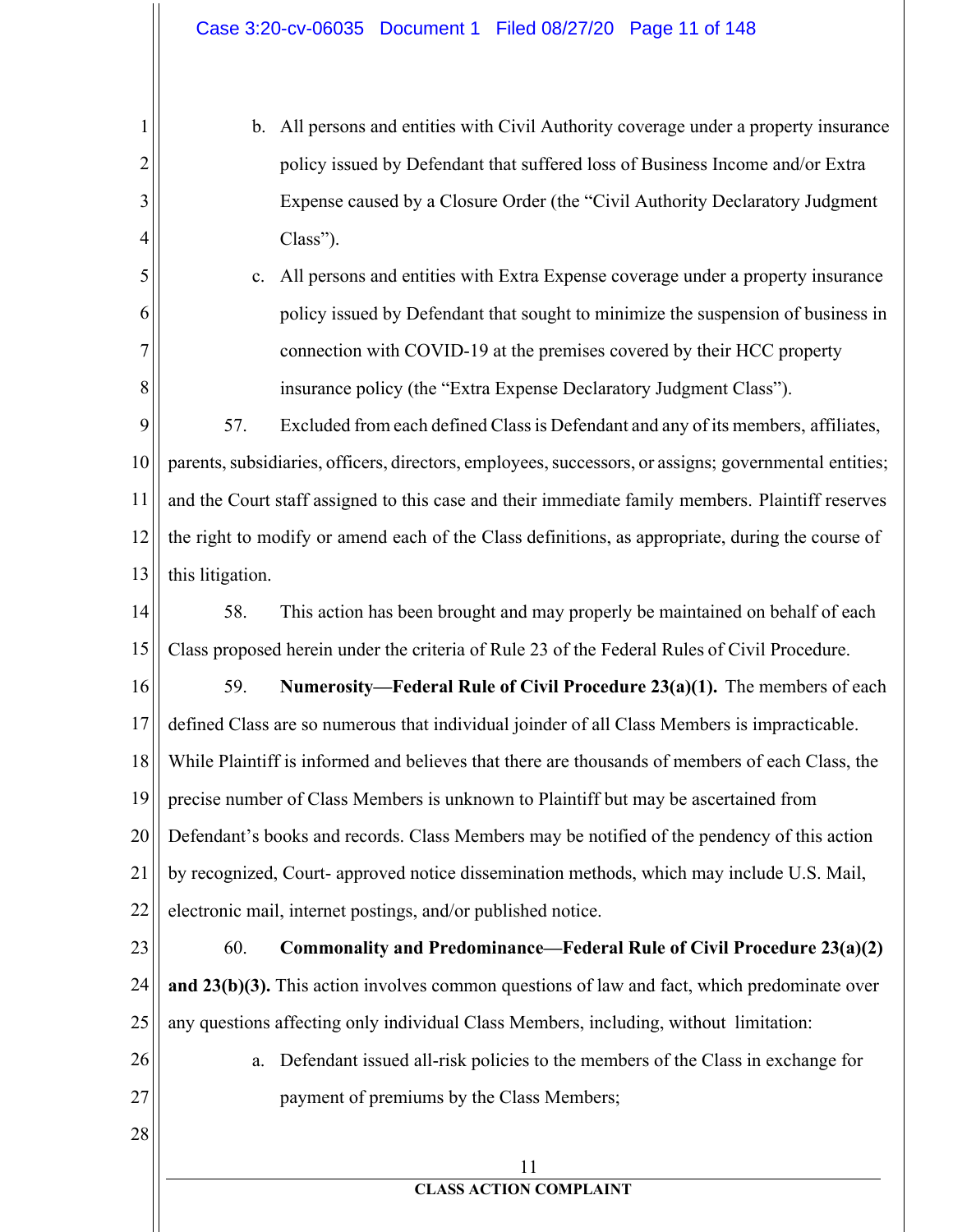| $\mathbf{1}$ | $\mathbf{b}$ . | whether the Class suffered a covered loss based on the common policies issued                      |
|--------------|----------------|----------------------------------------------------------------------------------------------------|
| 2            |                | to members of the Class;                                                                           |
| 3            | c.             | whether Defendant wrongfully denied all claims based on COVID-19;                                  |
| 4            | d.             | whether Defendant's Business Income coverage applies to a suspension of                            |
| 5            |                | business caused by COVID-19;                                                                       |
| 6            | e.             | whether Defendant's Civil Authority coverage applies to a loss of Business                         |
| 7            |                | Income caused by the orders of state governors requiring the suspension of                         |
| 8            |                | business as a result of COVID-19;                                                                  |
| 9            | f.             | whether Defendant's Extra Expense coverage applies to efforts to minimize a                        |
| 10           |                | loss caused by COVID-19;                                                                           |
| 11           | g.             | whether Defendant has breached its contracts of insurance through a blanket                        |
| 12           |                | denial of all claims based on business interruption, income loss or closures                       |
| 13           |                | related to COVID-19 and the related closures; and                                                  |
| 14           | h.             | whether Plaintiff and the class are entitled to an award of reasonable attorney                    |
| 15           |                | fees, interest and costs.                                                                          |
| 16           | 61.            | Typicality-Federal Rule of Civil Procedure 23(a)(3). Plaintiff's claims are                        |
| 17           |                | typical of the other Class Members' claims because Plaintiff and the other Class Members are       |
| 18           |                | all similarly affected by Defendant's refusal to pay under its Business Income, Civil Authority,   |
| 19           |                | and Extra Expense coverages. Plaintiff's claims are based upon the same legal theories as those    |
| 20           |                | of the other Class Members. Plaintiff and the other Class Members sustained damages as a           |
| 21           |                | direct and proximate result of the same wrongful practices in which Defendant engaged.             |
| 22           | 62.            | Adequacy of Representation—Federal Rule of Civil Procedure 23(a)(4).                               |
| 23           |                | Plaintiff is an adequate Class representative because its interests do not conflict with the       |
| 24           |                | interests of the other Class Members who it seeks to represent, Plaintiff has retained counsel     |
| 25           |                | competent and experienced in complex class action litigation, including successfully litigating    |
| 26           |                | class action cases similar to this one, where insurers breached contracts with insureds by failing |
| 27           |                | to pay the amounts owed under its policies, and Plaintiff intends to prosecute this action         |
| 28           |                | vigorously. The interests of the above-defined Classes will be fairly and adequately protected by  |
|              |                | 12<br><b>CLASS ACTION COMPLAINT</b>                                                                |
|              |                |                                                                                                    |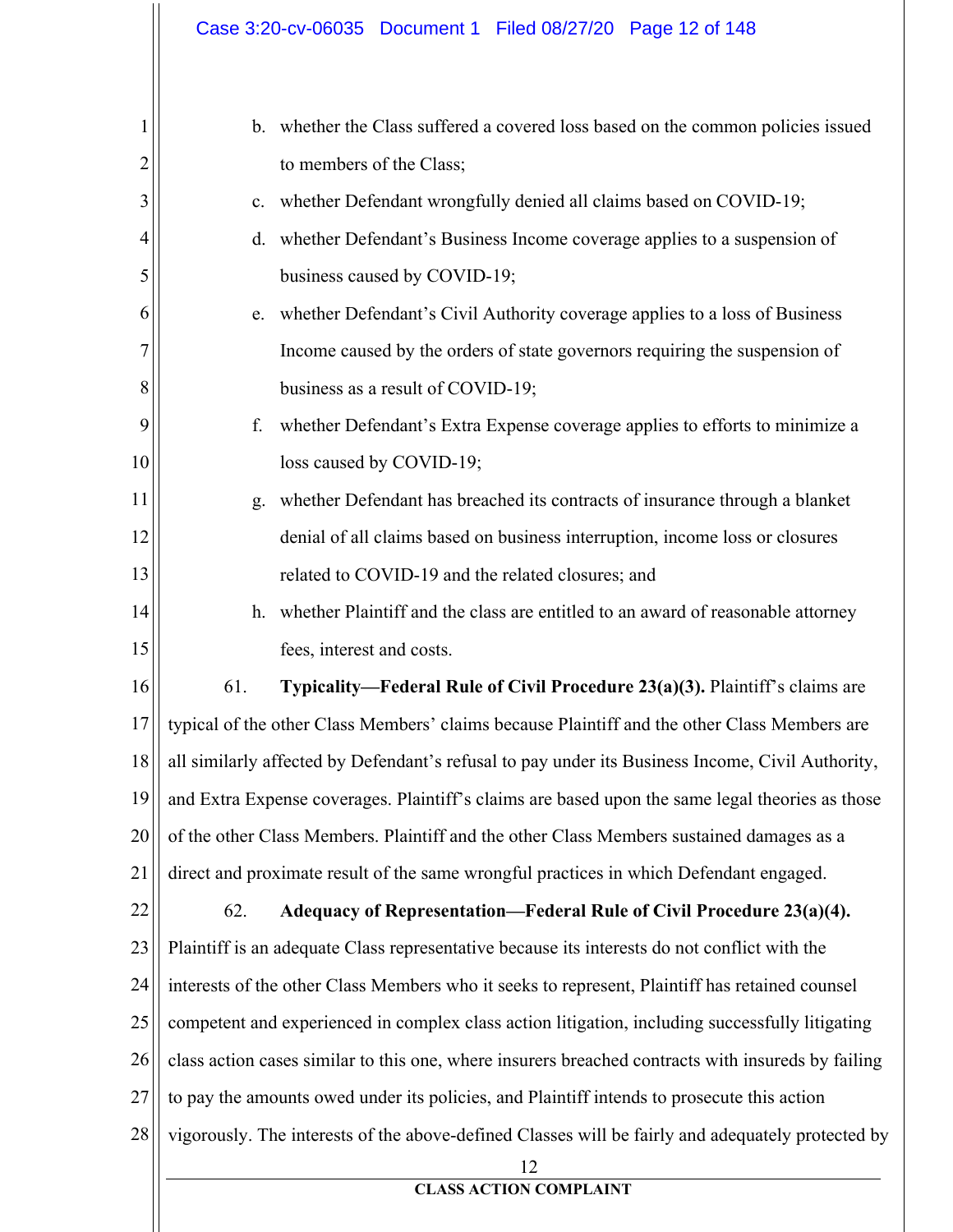$\mathbf{1}$ Plaintiff and its counsel.

 $\overline{2}$ 63. Inconsistent or Varying Adjudications and the Risk of Impediments to 3 **Other Class Members' Interests—Federal Rule of Civil Procedure 23(b)(1).** Plaintiff seeks 4 class-wide adjudication as to the interpretation, and resultant scope, of Defendant's Business 5 Income, Civil Authority, and Extra Expense coverages. The prosecution of separate actions by individual members of the Classes would create an immediate risk of inconsistent or varying 6 7 adjudications that would establish incompatible standards of conduct for the Defendant. 8 Moreover, the adjudications sought by Plaintiff could, as a practical matter, substantially impair 9 or impede the ability of other Class Members, who are not parties to this action, to protect their 10 interests.

64. 11 Declaratory and Injunctive Relief-Federal Rule of Civil Procedure 12 23(b)(2). Defendant acted or refused to act on grounds generally applicable to Plaintiff and the 13 other Class Members, thereby making appropriate final injunctive relief and declaratory relief, 14 as described below, with respect to the Class Members.

15 65. Superiority—Federal Rule of Civil Procedure  $23(b)(3)$ . A class action is superior to any other available means for the fair and efficient adjudication of this controversy, 16 17 and no unusual difficulties are likely to be encountered in the management of this class action. 18 Individualized litigation creates a potential for inconsistent or contradictory judgments and 19 increases the delay and expense to all parties and the court system. By contrast, the class action 20 device presents far fewer management difficulties, and provides the benefits of single 21 adjudication, economy of scale, and comprehensive supervision by a single court. 22 23

24

- 25 26  $\frac{1}{1}$
- $27$  $\frac{1}{1}$
- 28  $\frac{1}{1}$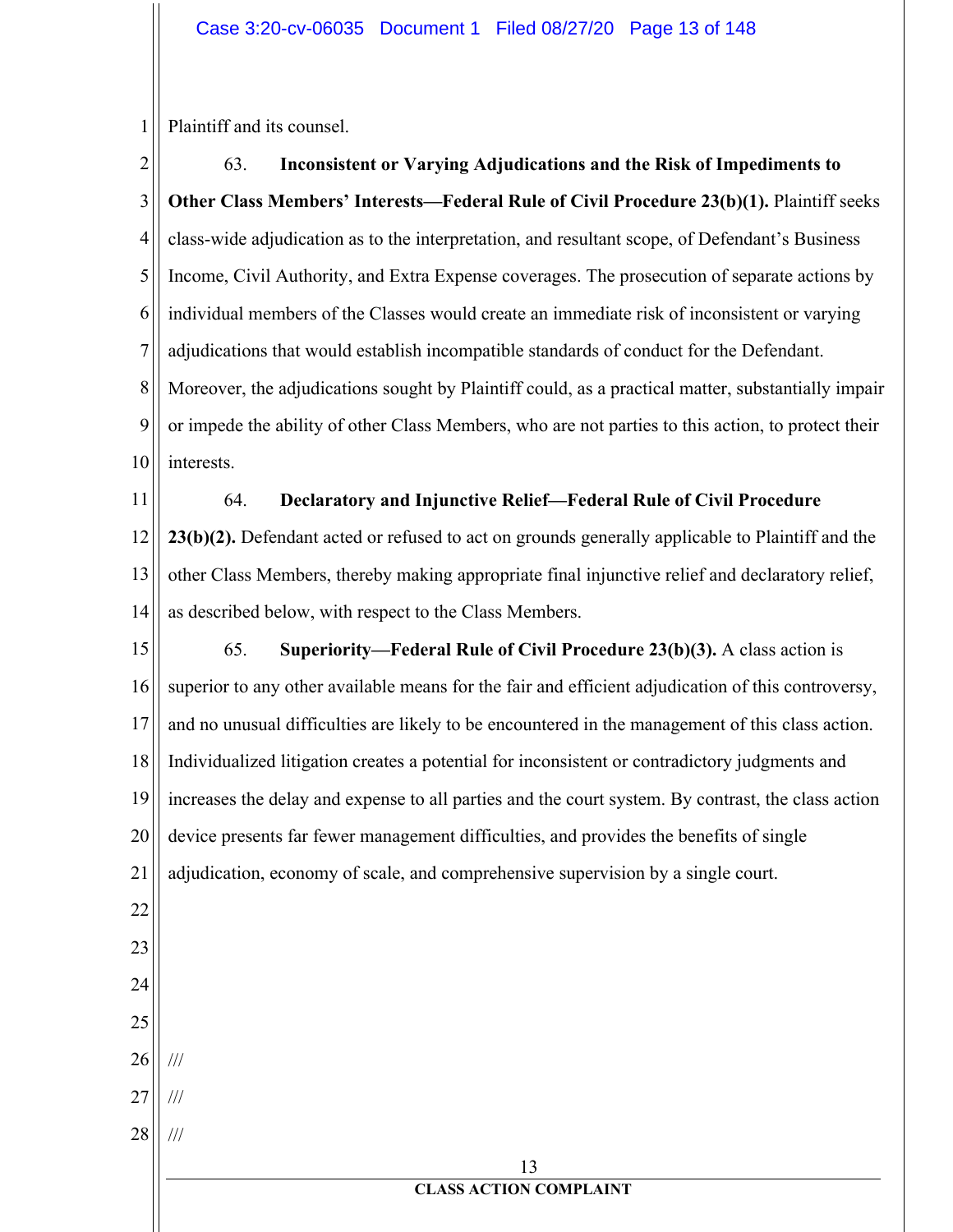$\mathbf{1}$ 

 $\overline{2}$ 

3

4

5

# **CAUSES OF ACTION**

#### **COUNT I**

# **DECLARATORY JUDGMENT -BUSINESS INCOME COVERAGE**

## (Claim Brought on Behalf of the Business Income Declaratory Judgment Class)

66. Plaintiff repeats and realleges Paragraphs 1-65 as if fully set forth herein.

6 67. Plaintiff brings this Count individually and on behalf of the other members of the  $\tau$ Business Income Declaratory Judgment Class.

8 68. Plaintiff's HCC policy, as well as those of the other Business Income 9 Declaratory Judgment Class Members, are contracts under which Defendant was paid premiums 10 in exchange for its promise to pay Plaintiff and the other Business Income Declaratory 11 Judgment Class Members' losses for claims covered by the policy.

12 69. Plaintiff and the other Business Income Declaratory Judgment Class Members have complied with all applicable provisions of the policies and/or those provisions have been 13 14 waived by Defendant, or Defendant is estopped from asserting them, and yet Defendant has 15 abrogated its insurance coverage obligations pursuant to the policies' clear and unambiguous 16 terms and has wrongfully and illegally refused to provide coverage to which Plaintiff and the 17 other Business Income Declaratory Judgment Class Members are entitled.

70. Defendant has denied claims related to COVID-19 on a uniform and class wide 18 19 basis, without individual bases or investigations, such that the Court can render declaratory 20 judgment irrespective of whether members of the Class have filed a claim.

21 71. An actual case or controversy exists regarding Plaintiff and the other Business 22 Income Declaratory Judgment Class Members' rights and Defendant's obligations under the 23 policies to reimburse Plaintiff for the full amount of Business Income losses incurred by 24 Plaintiff and the other Business Income Declaratory Judgment Class Members in connection 25 with suspension of their businesses stemming from the COVID-19 pandemic.

26 72. Pursuant to 28 U.S.C. § 2201, Plaintiff and the other Business Income 27 Declaratory Judgment Class Members seek a declaratory judgment from this Court declaring 28 the following:

#### 14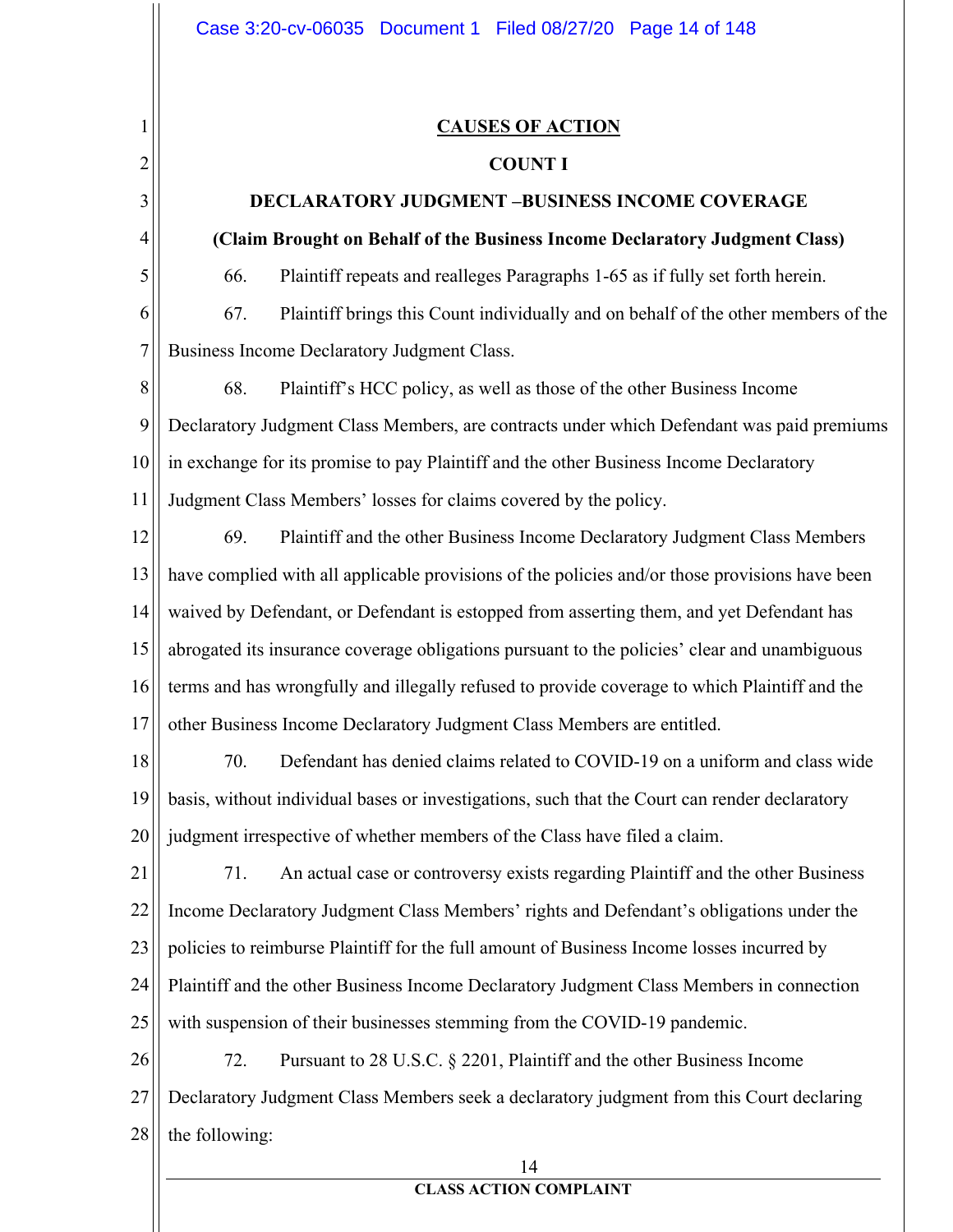|    | Plaintiff and the other Business Income Declaratory Judgment Class Members'<br>a.               |
|----|-------------------------------------------------------------------------------------------------|
| 2  | Business Income losses incurred in connection with the Closure Orders and the                   |
| 3  | necessary interruption of their businesses stemming from the COVID-19                           |
| 4  | pandemic are insured losses under their policies; and                                           |
| 5  | Defendant is obligated to pay Plaintiff and the other Business Income<br>b.                     |
| 6  | Declaratory Judgment Class Members for the full amount of the Business                          |
| 7  | Income losses incurred and to be incurred in connection with the Closure Orders                 |
| 8  | during the relevant time period and the necessary interruption of their businesses              |
| 9  | stemming from the COVID-19 pandemic.                                                            |
| 10 | <b>COUNT II</b>                                                                                 |
| 11 | <b>DECLARATORY JUDGMENT - CIVIL AUTHORITY COVERAGE</b>                                          |
| 12 | (Claim Brought on Behalf of the Civil Authority Declaratory Judgment Class)                     |
| 13 | 73.<br>Plaintiff repeats and realleges Paragraphs 1-65 as if fully set forth herein.            |
| 14 | 74.<br>Plaintiff brings this Count individually and on behalf of the other members of the       |
| 15 | Civil Authority Declaratory Judgment Class.                                                     |
| 16 | 75.<br>Plaintiff's HCC insurance policy, as well as those of the other Civil Authority          |
| 17 | Declaratory Judgment Class Members, are contracts under which Defendant was paid premiums       |
| 18 | in exchange for its promise to pay Plaintiff and the other Civil Authority Declaratory Judgment |
| 19 | Class Members' losses for claims covered by the policy.                                         |
| 20 | 76.<br>Plaintiff and the other Civil Authority Declaratory Judgment Class Members               |
| 21 | have complied with all applicable provisions of the policies and/or those provisions have been  |
| 22 | waived by Defendant, or Defendant is estopped from asserting them, and yet Defendant has        |
| 23 | abrogated its insurance coverage obligations pursuant to the policies' clear and unambiguous    |
| 24 | terms and has wrongfully and illegally refused to provide coverage to which Plaintiff and the   |
| 25 | other Class Members are entitled.                                                               |
| 26 | Defendant has denied claims related to COVID-19 on a uniform and class wide<br>77.              |
| 27 | basis, without individual bases or investigations, such that the Court can render declaratory   |
| 28 | judgment irrespective of whether members of the Class have filed a claim.                       |
|    | 15<br><b>CLASS ACTION COMPLAINT</b>                                                             |
|    |                                                                                                 |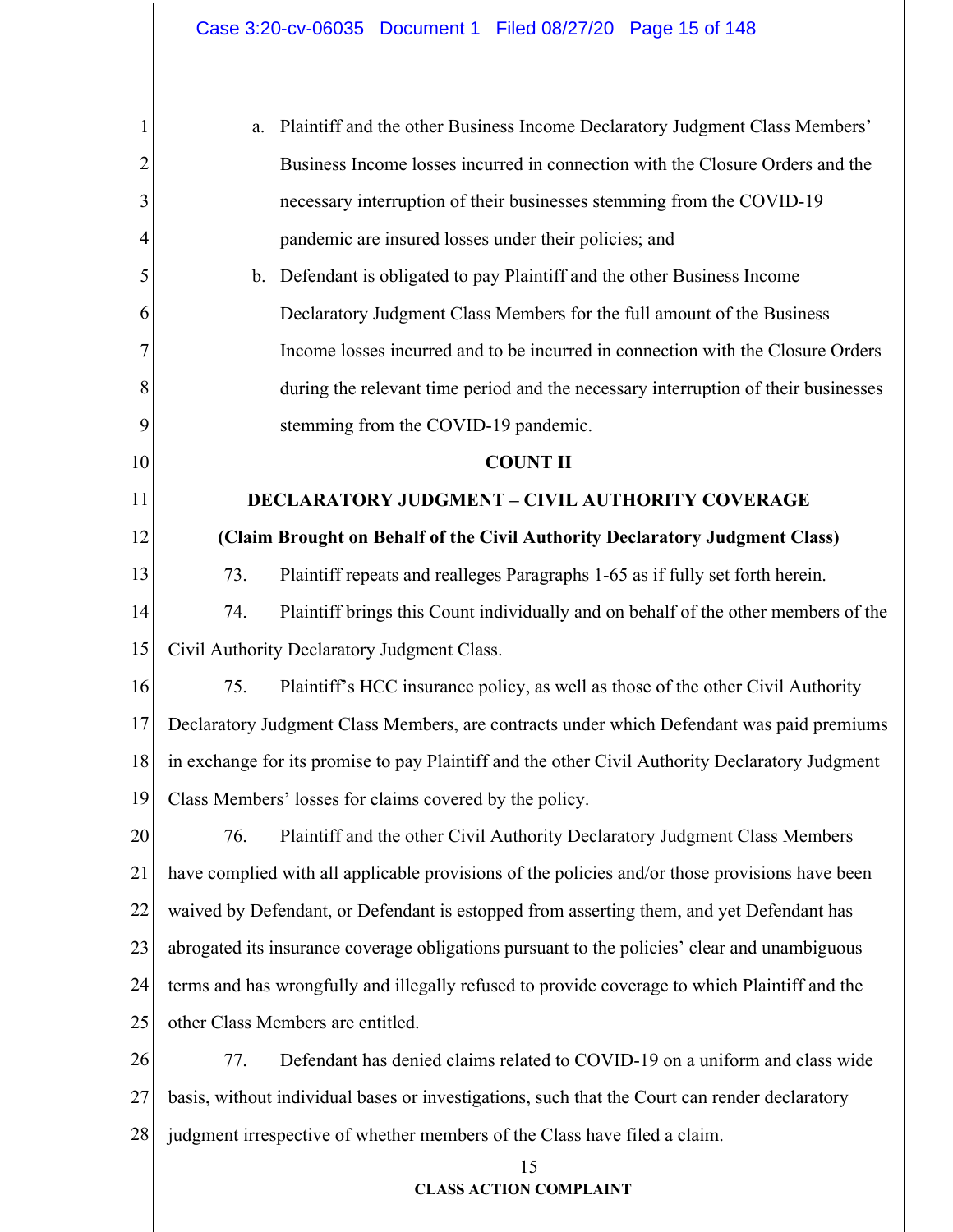# Case 3:20-cv-06035 Document 1 Filed 08/27/20 Page 16 of 148

| 1              | 78. | An actual case or controversy exists regarding Plaintiff and the other Civil                  |
|----------------|-----|-----------------------------------------------------------------------------------------------|
| $\overline{2}$ |     | Authority Declaratory Judgment Class Members' rights and Defendant's obligations under the    |
| 3              |     | policies to reimburse Plaintiff and the other Civil Authority Declaratory Judgment Class      |
| 4              |     | Members for the full amount of covered Civil Authority losses incurred by Plaintiff and the   |
| 5              |     | other Civil Authority Declaratory Judgment Class Members in connection with Closure Orders    |
| 6              |     | and the necessary interruption of their businesses stemming from the COVID-19 pandemic.       |
| 7              | 79. | Pursuant to 28 U.S.C. § 2201, Plaintiff and the other Civil Authority Declaratory             |
| 8              |     | Judgment Class Members seek a declaratory judgment from this Court declaring the following:   |
| 9              | a.  | Plaintiff and the other Civil Authority Declaratory Judgment Class Members'                   |
| 10             |     | Civil Authority losses incurred in connection with the Closure Orders and the                 |
| 11             |     | necessary interruption of their businesses stemming from the COVID-19                         |
| 12             |     | pandemic are insured losses under their policies; and                                         |
| 13             |     | b. Defendant is obligated to pay Plaintiff and the other Civil Authority Declaratory          |
| 14             |     | Judgment Class Members the full amount of the Civil Authority losses incurred                 |
| 15             |     | and to be incurred in connection with the covered losses related to the Closure               |
| 16             |     | Orders and the necessary interruption of their businesses stemming from the                   |
| 17             |     | COVID-19 pandemic.                                                                            |
| 18             |     | <b>COUNT III</b>                                                                              |
| 19             |     | <b>DECLARATORY JUDGMENT – EXTRA EXPENSE COVERAGE</b>                                          |
| 20             |     | (Claim Brought on Behalf of the Extra Expense Declaratory Judgment Class)                     |
| 21             | 80. | Plaintiff repeats and realleges Paragraphs 1-65 as if fully set forth herein.                 |
| 22             | 81. | Plaintiff brings this Count individually and on behalf of the other members of the            |
| 23             |     | Extra Expense Declaratory Judgment Class.                                                     |
| 24             | 82. | Plaintiff's HCC insurance policy, as well as those of the other Extra Expense                 |
| 25             |     | Declaratory Judgment Class Members, are contracts under which Defendant was paid premiums     |
| 26             |     | in exchange for its promise to pay Plaintiff and the other Extra Expense Declaratory Judgment |
| 27             |     | Class Members' losses for claims covered by the policy.                                       |
| 28             |     |                                                                                               |
|                |     | 16<br><b>CLASS ACTION COMPLAINT</b>                                                           |
|                |     |                                                                                               |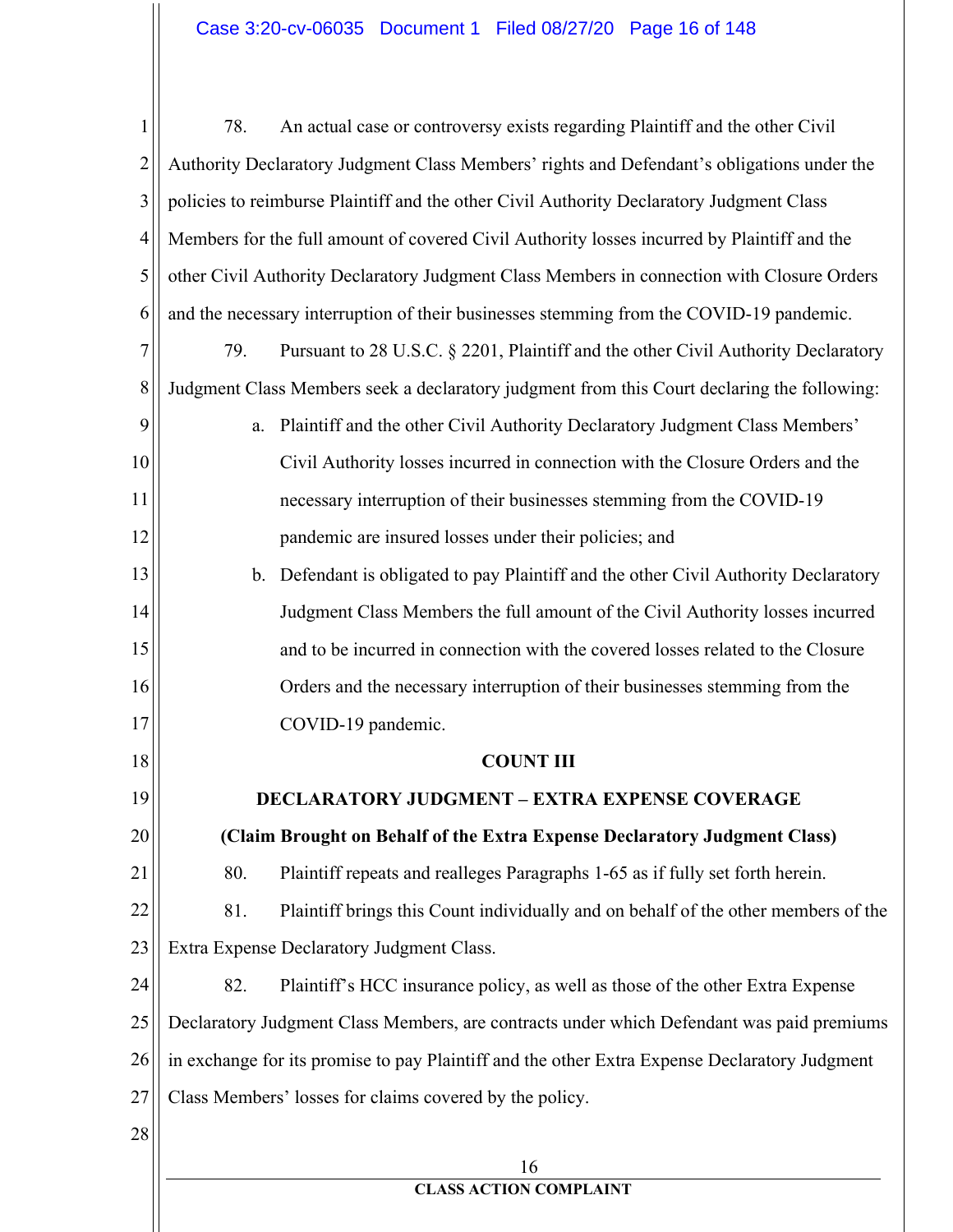$\mathbf{1}$ 83. Plaintiff and the other Extra Expense Declaratory Judgment Class Members have  $\overline{2}$ complied with all applicable provisions of the policies and/or those provisions have been 3 waived by Defendant, or Defendant is estopped from asserting them, and yet Defendant has 4 abrogated its insurance coverage obligations pursuant to the policies clear and unambiguous 5 terms and has wrongfully and illegally refused to provide coverage to which Plaintiff and the other Class Members are entitled. 6

7 84. Defendant has denied claims related to COVID-19 on a uniform and class wide 8 basis, without individual bases or investigations, such that the Court can render declaratory 9 judgment irrespective of whether members of the Class have filed a claim.

10 85. An actual case or controversy exists regarding Plaintiff and the other Extra Expense Declaratory Judgment Class Members' rights and Defendant's obligations under the 11 12 policies to reimburse Plaintiff and the other Extra Expense Declaratory Judgment Class 13 Members for the full amount of Extra Expense losses incurred by Plaintiff in connection with 14 Closure Orders and the necessary interruption of their businesses stemming from the COVID-19 15 pandemic.

16 86. Pursuant to 28 U.S.C. § 2201, Plaintiff and the other Extra Expense Declaratory Judgment Class Members seek a declaratory judgment from this Court declaring the following: 17 18 a. Plaintiff and the other Extra Expense Declaratory Judgment Class Members' 19 Extra Expense losses incurred in connection with the Closure Orders and the

> necessary interruption of their businesses stemming from the COVID-19 pandemic are insured losses under their policies; and

b. Defendant is obligated to pay Plaintiff and the other Extra Expense Declaratory Judgment Class Members for the full amount of the Extra Expense losses incurred and to be incurred in connection with the covered losses related to the Closure Orders during the relevant time period and the necessary interruption of their businesses stemming from the COVID-19 pandemic.

27 28

 $\frac{1}{1}$ 

20

21

22

23

24

25

26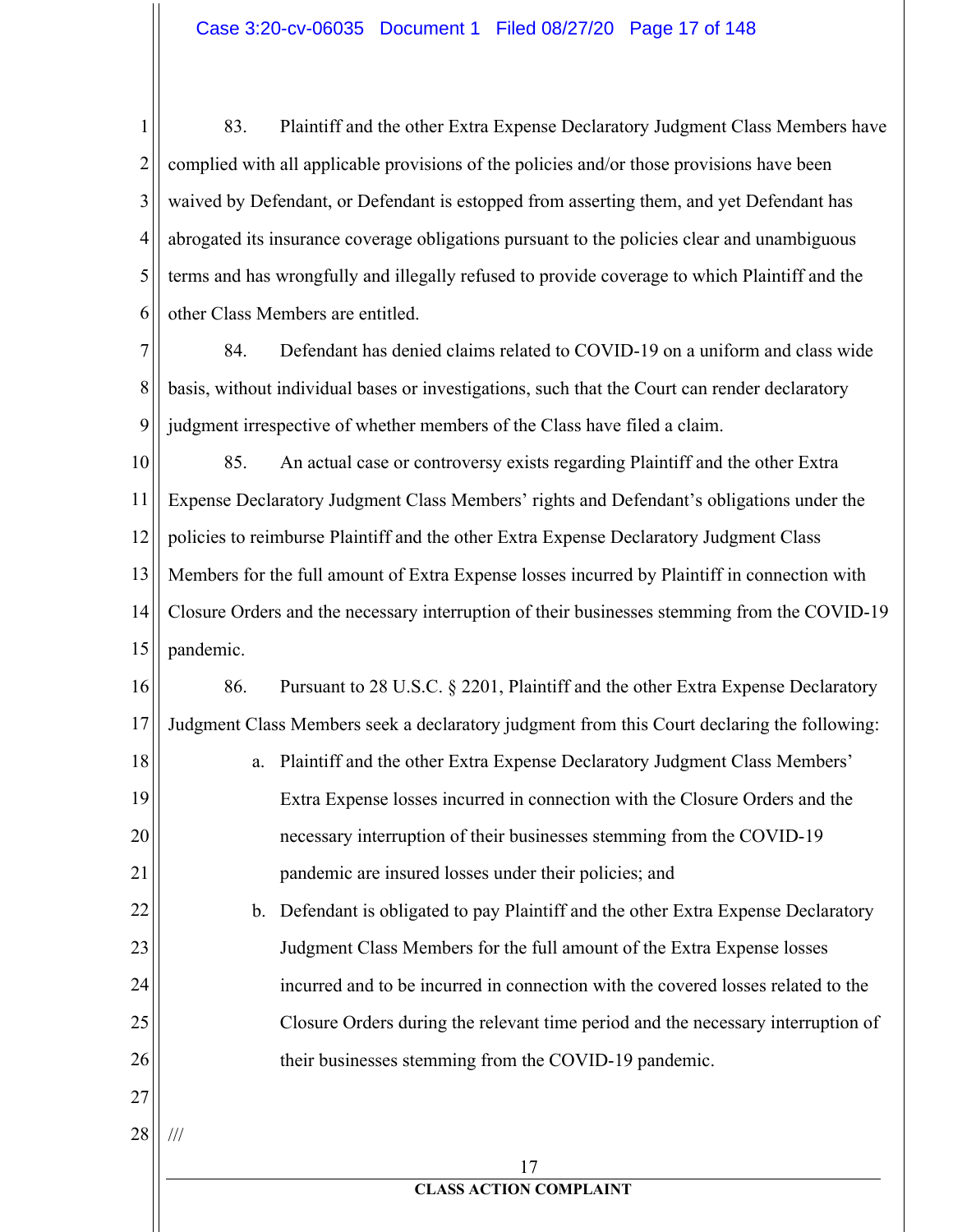# Case 3:20-cv-06035 Document 1 Filed 08/27/20 Page 18 of 148

 $1$ 

# **REQUEST FOR RELIEF**

| $\overline{2}$ |                | WHEREFORE, Plaintiff, individually and on behalf of the other Class Members, respectfully |
|----------------|----------------|-------------------------------------------------------------------------------------------|
| 3              |                | requests that the Court enter judgment in its favor and against Defendant as follows:     |
| 4              | a.             | Entering an order certifying the proposed nationwide Classes, as requested herein,        |
| 5              |                | designating Plaintiff as Class representative, and appointing Plaintiff's undersigned     |
| 6              |                | attorneys as Counsel for the Classes;                                                     |
| 7              | $\mathbf{b}$ . | Entering declaratory judgments on Counts I–IV in favor of Plaintiff and the               |
| 8              |                | members of the Business Income Declaratory Judgment Class, the Civil Authority            |
| 9              |                | Declaratory Judgment Class, and the Extra Expense Declaratory Judgment Class, as          |
| 10             |                | follows:                                                                                  |
| 11             |                | i.<br>Business Income, Civil Authority, and Extra Expense losses incurred in              |
| 12             |                | connection with the Closure Orders and the necessary interruption of their                |
| 13             |                | businesses stemming from the COVID-19 pandemic are insured losses under                   |
| 14             |                | their policies; and                                                                       |
| 15             |                | ii.<br>Defendant is obligated to pay for the full amount of the Business Income,          |
| 16             |                | Civil Authority, and Extra Expense losses incurred and to be incurred related             |
| 17             |                | to COVID-19, the Closure Orders and the necessary interruption of their                   |
| 18             |                | businesses stemming from the COVID-19 pandemic.                                           |
| 19             | c.             | Ordering Defendant to pay both pre- and post-judgment interest on any amounts             |
| 20             |                | awarded;                                                                                  |
| 21             | d.             | Ordering Defendant to pay attorneys' fees and costs of suit; and                          |
| 22             | e.             | Ordering such other and further relief as may be just and proper.                         |
| 23             |                |                                                                                           |
| 24             |                |                                                                                           |
| 25             |                |                                                                                           |
| 26             | $/ \! / \! /$  |                                                                                           |
| 27             | $/ \! / \! /$  |                                                                                           |
| 28             | $/\!/ \!/$     |                                                                                           |
|                |                | 18<br><b>CLASS ACTION COMPLAINT</b>                                                       |
|                |                |                                                                                           |